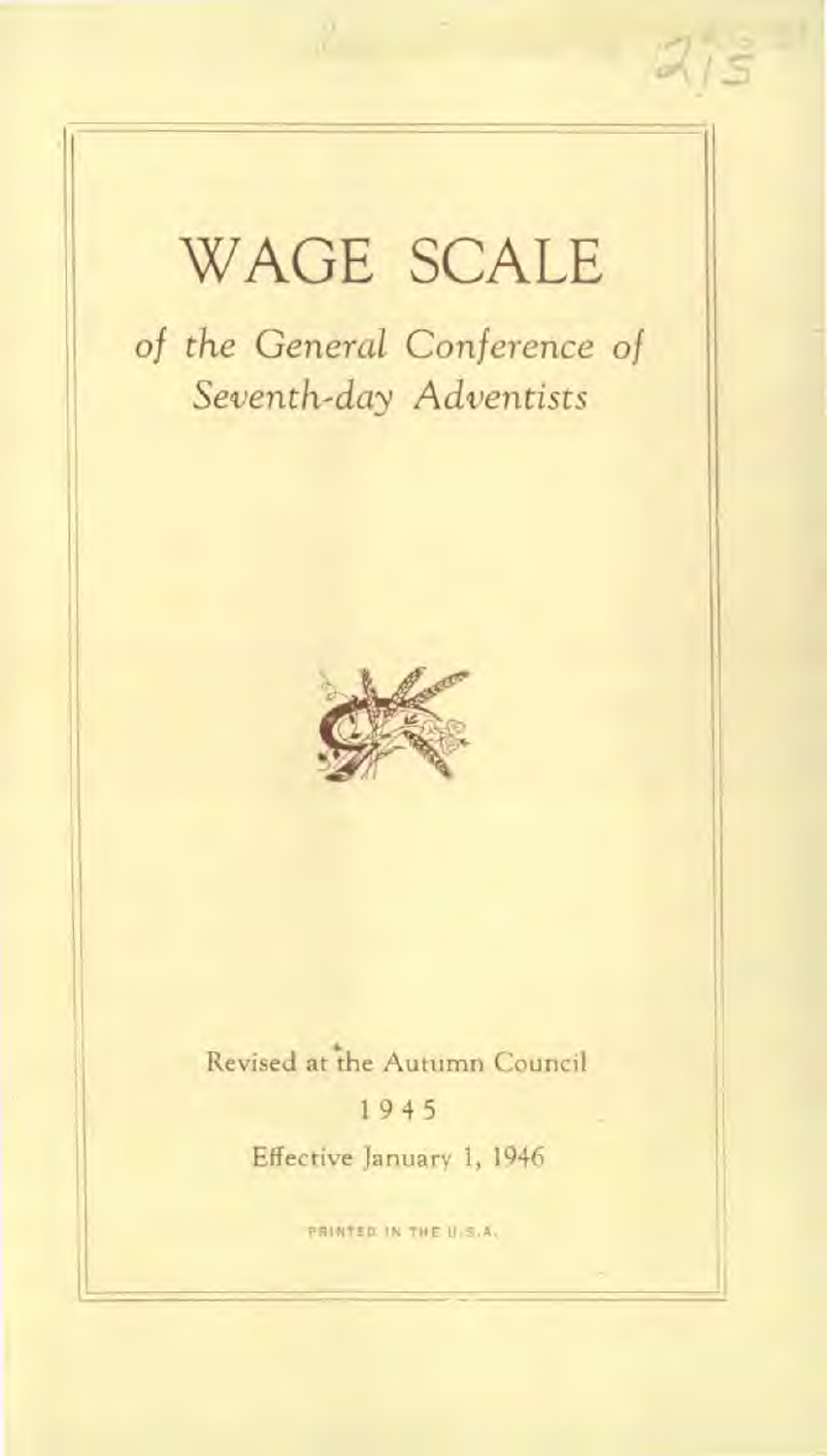#### INTRODUCTORY

"IN order that there may be a uniform basis for the remuneration of various classes of workers, a denominational wage scale has been adopted, which applies in principle in all the world.

"Minimum and maximum rates have been set for different classes of workers, with the suggestion that men of long experience and tried service be rated at or near the maximum, while those of less experience receive during their early terms of service, more nearly the minimum rates.

"Besides the regular wage, provision is made for meeting hotel room rates, with a fixed allowance for incidental expenses where workers are traveling; for rent subsidies where necessary; and for a supplementary rate to medical superintendents of sanitariums and assistant physicians."—General *Conference*  Working *Policy,* pp. 219, 220.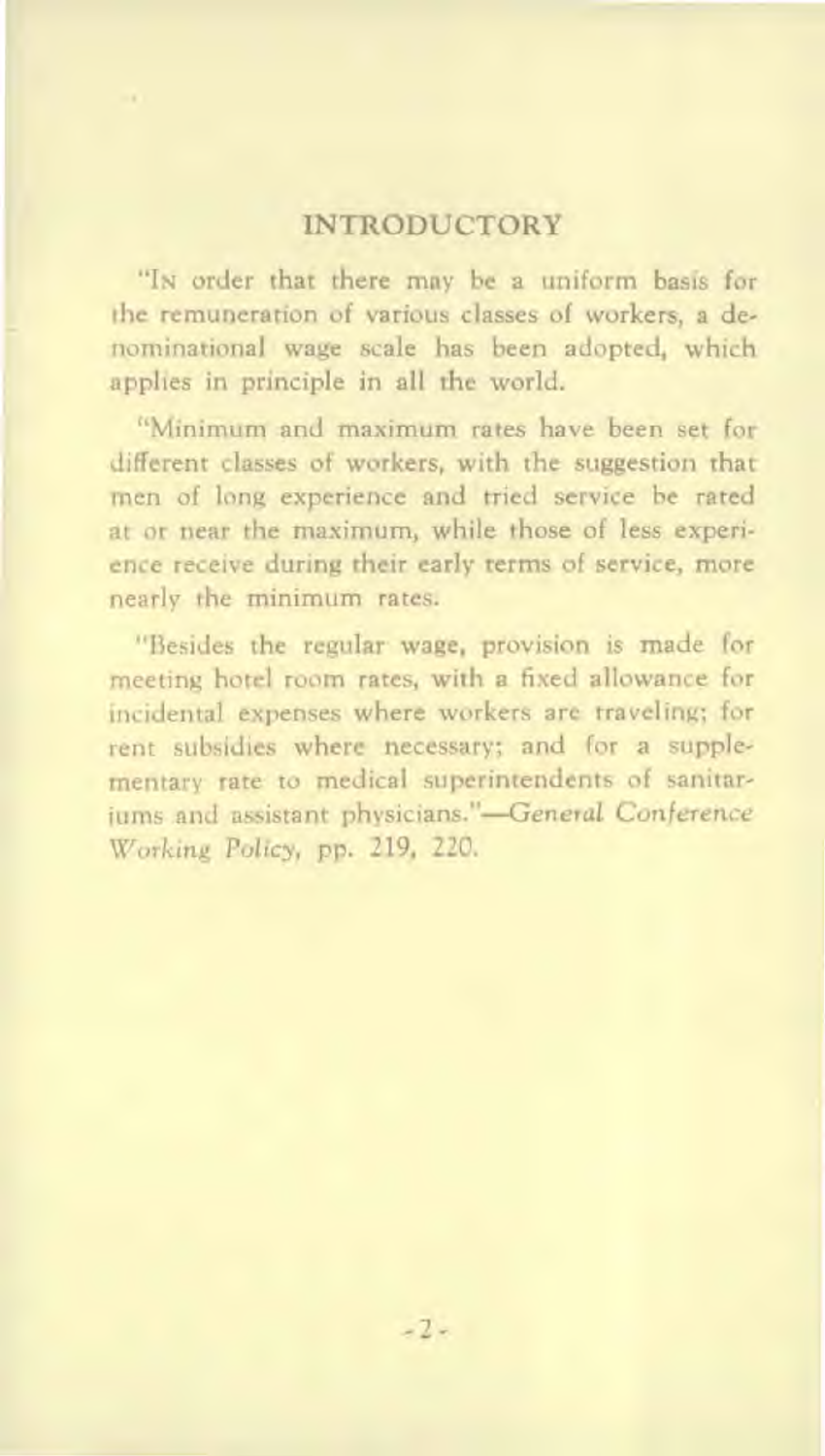# For Rome beganning your 1.1047

|                                                                                     | Mini- | Maxi-   |
|-------------------------------------------------------------------------------------|-------|---------|
| Groups of Workers                                                                   | mu m  | mum     |
| General Conference President                                                        |       | \$57.50 |
| General Conference Secretary                                                        |       |         |
| General Conference Treasurer                                                        |       | 56.25   |
| General Conference Vice-Presidents<br>General Conference Associate Sec-<br>retaries |       |         |
| General Conference Undertreasurer \$51.00 56.25                                     |       |         |
| General Conference and Division<br><b>Field Secretaries</b>                         |       |         |
| General Conference Office Secretary<br>General Conference Assistant Treas-<br>urers |       |         |
| General Conference Auditor and<br>Associates                                        |       |         |
| General Conference Department<br>Secretaries and Associates                         |       |         |
| Division Secretaries and Treasurers                                                 |       |         |
| <b>Statistical Secretary</b>                                                        |       |         |
| Union Conference Presidents<br>Senior College Presidents                            |       |         |
| Sanitarium Medical Directors                                                        |       |         |
| General Managers of large publish-                                                  |       |         |
| ing houses                                                                          |       |         |
| Chief Editors of major periodicals 45.50 55.00                                      |       |         |
| General Conference and Division<br><b>Assistant Auditors</b>                        |       |         |
| Division Department Secretaries                                                     |       |         |
| Union Conference Secretary-Treas-<br>urers                                          |       |         |
| Union Conference Auditors                                                           |       |         |
| Union Conference Department Sec-<br>retaries                                        |       |         |
| <b>Local Conference Presidents</b>                                                  |       |         |
| Business Managers of Medical In-<br>stitutions                                      |       |         |
| Senior College Business Managers                                                    |       |         |

- 3 -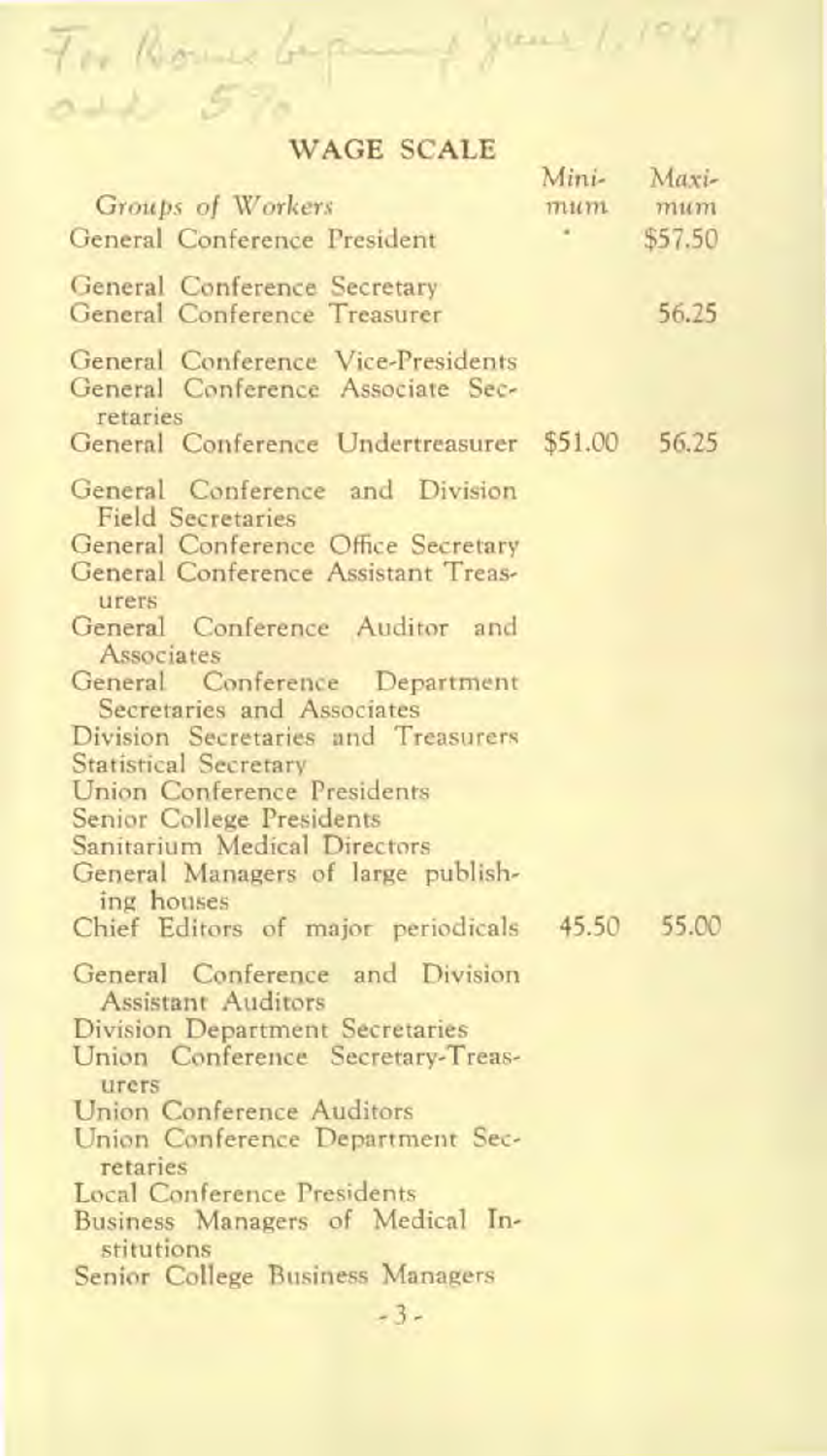| Staff Physicians of Medical Institu-<br>tions (Men)<br>Publishing House Managers<br>Publishing House Treasurers<br>Publishing House Factory Superin-<br>tendents<br>Publishing House Book Department |       |             |
|------------------------------------------------------------------------------------------------------------------------------------------------------------------------------------------------------|-------|-------------|
| Managers<br>Publishing House Periodical Depart-<br>ment Managers<br>Junior College Presidents<br>Senior College Department Heads                                                                     |       |             |
| (Men)<br>Branch Publishing House Managers 40.25 52.25                                                                                                                                                |       |             |
| Ordained Ministers<br>Senior College Assistant Business<br>Managers and Treasurers<br><b>Academy Principals</b>                                                                                      |       | 40.25 49.50 |
| Local Conference Treasurers<br>Local Conference Book and Bible<br>House Secretaries<br>Local Conference Department Sec-<br>retaries (Men)<br>Publishing House Foremen                                | 30.25 | 49.50       |
| Junior College Assistant Business<br>Managers<br>Assistant Business and Credit Man-<br>agers of Medical Institutions.<br>Purchasing Agents of Medical Insti-<br>rutions                              | 27.25 | 45.50       |
| Academy Teachers (Unmarried<br>men, when employed 12 mos.)                                                                                                                                           | 24.75 | 45.50       |
| Academy Teachers (Married men)                                                                                                                                                                       | 27.25 | 45.50       |
| Directors of Schools of Nursing<br>Senior College Department Heads<br>(Women)                                                                                                                        | 27.25 | 42.50       |
| Junior College Department Heads<br>(Men)                                                                                                                                                             |       | 30.25 49.50 |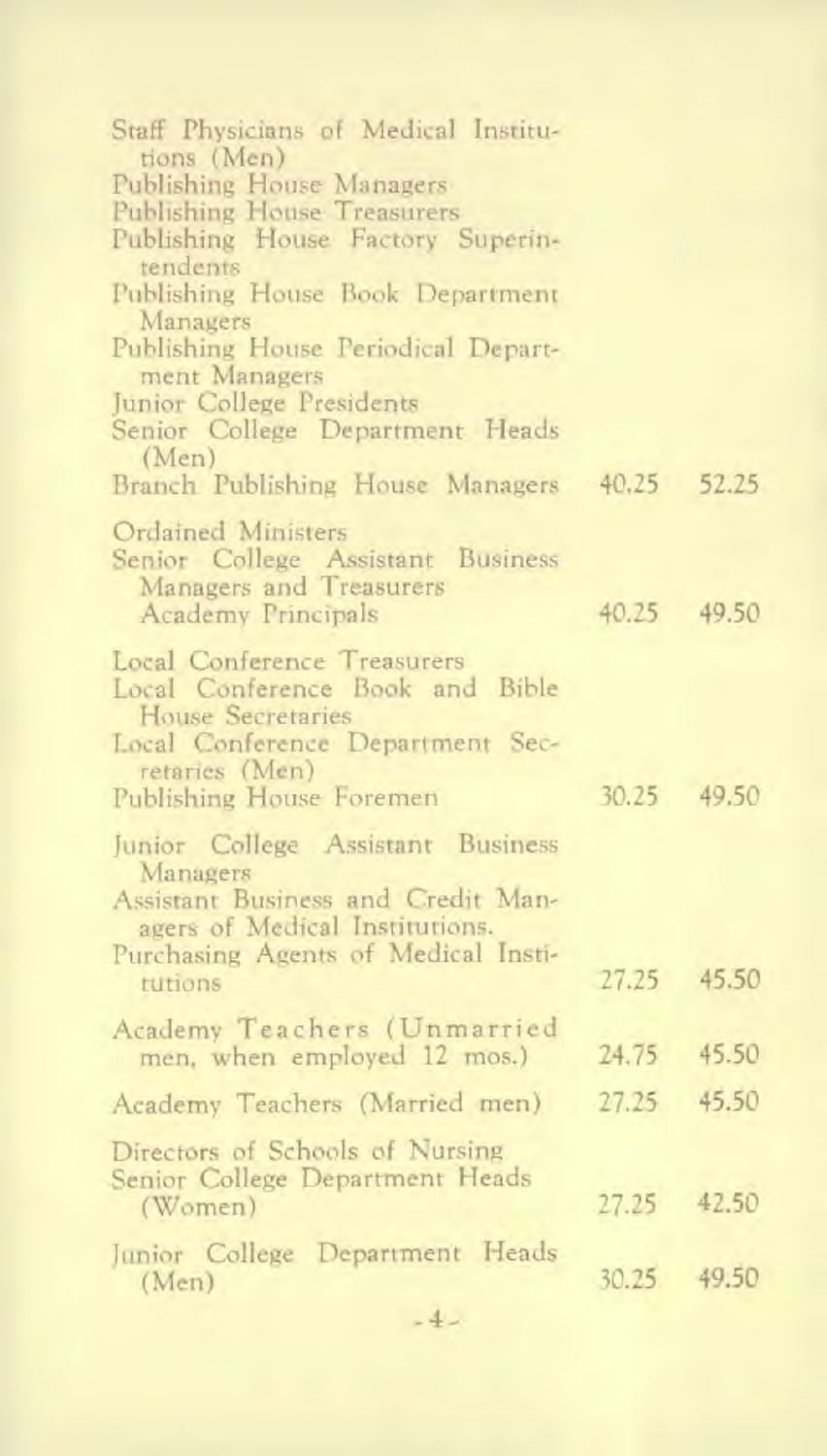| Licensed Ministers (except Minis-<br>terial Interns)<br>Bible Instructors (Men)<br>Staff Physicians Medical Institutions<br>$(\mathrm{Women})$<br>Assistant Directors of Schools of<br>Nursing<br>Supervisors of Instruction of Schools<br>of Nursing<br>Bible Instructors (Women)<br>Academy Teachers (Women)<br>Directors of Nursing Services<br>Assistants to Directors of Nursing<br>Services<br>Supervisors of Clinical Services<br>Head Nurses of Medical Institutions<br>Matrons of Medical Institutions<br>Preceptresses of Medical Institutions<br>College Matrons<br>Local Conference Department Sec- | 27.25 | 40.25 |
|-----------------------------------------------------------------------------------------------------------------------------------------------------------------------------------------------------------------------------------------------------------------------------------------------------------------------------------------------------------------------------------------------------------------------------------------------------------------------------------------------------------------------------------------------------------------------------------------------------------------|-------|-------|
| retaries (Women)<br>Office Secretaries (Women)                                                                                                                                                                                                                                                                                                                                                                                                                                                                                                                                                                  | 22.75 | 37.75 |
| * Church School Teachers                                                                                                                                                                                                                                                                                                                                                                                                                                                                                                                                                                                        | 22.75 | 36.50 |
| Stenographers (Women)                                                                                                                                                                                                                                                                                                                                                                                                                                                                                                                                                                                           | 21.00 | 33.50 |
| The full-water was completed of speakers was                                                                                                                                                                                                                                                                                                                                                                                                                                                                                                                                                                    |       |       |

The following groups of workers are referred to their respective committees and boards for audit within the limit of the given rates, according to experience, ability, responsibilities:

<sup>\*</sup> The General Conference Committee in its spring meeting in Chicago, Illinois, April, 1944, adopted a plan for a grad-uated salary increase for women church school teachers, which under the present wage scale would work out as follows:

The minimum wage for elementary church school teachers would be \$22.75 for the first year, and those with two years of teacher training would be advanced annually at a rate which at the beginning of the fourth year would provide<br>them with a minimum salary of \$27.50, while those who<br>have completed four years of teacher training would be ad-<br>vanced annually at a rate which would provide them at \$29.50.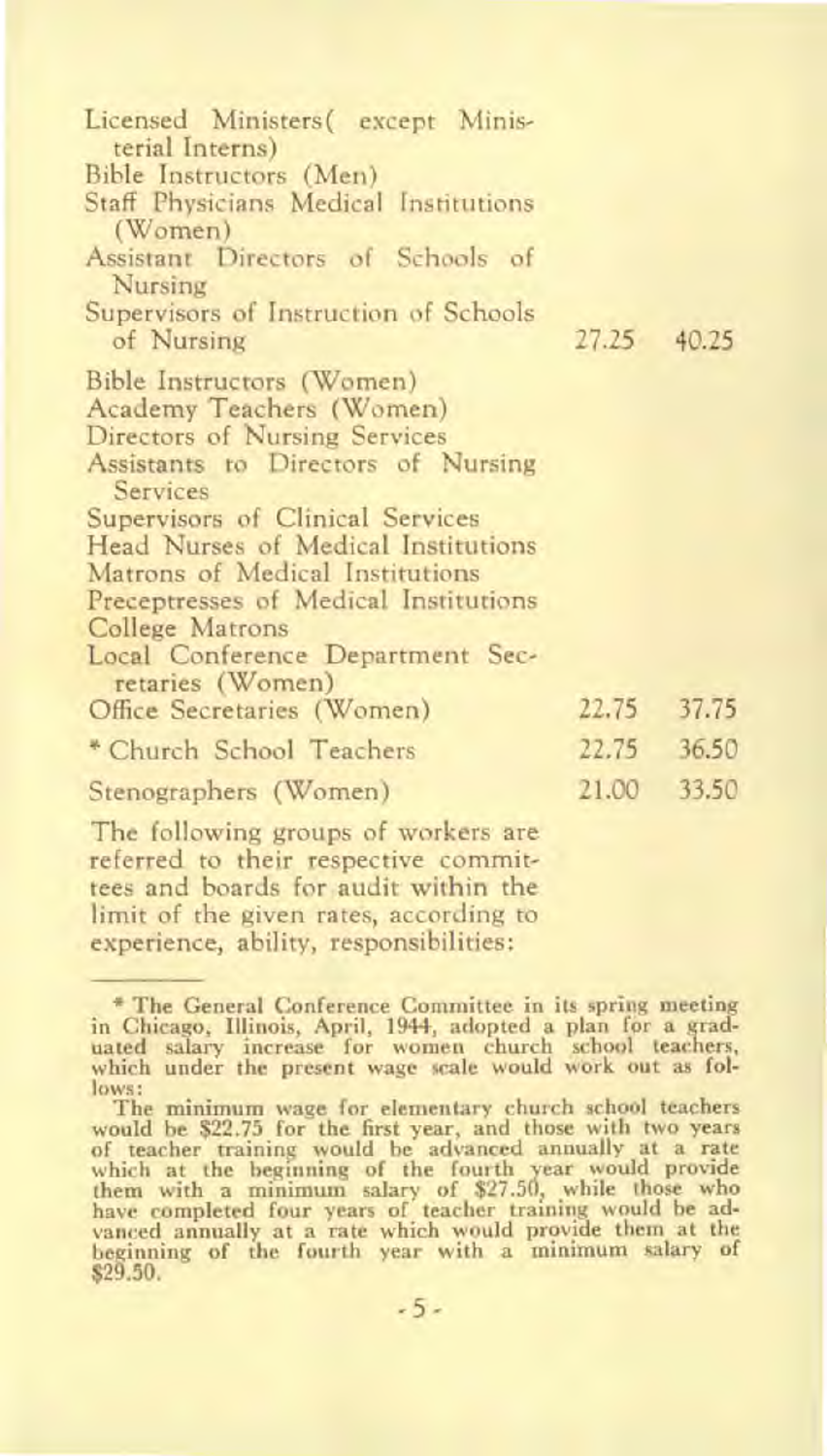Clerks of all Organizations

Editors of other than major periodicals

Publishing House Factory Workers Proofreaders

Nurses and Helpers of Medical Institutions

Assistant Editors

Miscellaneous Workers 21.00 46.75

The salary for the foregoing groups of workers to be fixed on a weekly basis, or the equivalent of an hourly rate.

2. This wage scale shall serve as a basis throughout the world for determining the wages to be paid the various classes of workers in relation to one another. It is understood that the committee of each division field will make a wage scale for its territory in terms of local currency and in harmony with the living costs and standards prevailing in their respective territories.

3. In placing the wage of officers and other leaders at a low rate, we recognize our inability, in justice to the rank and file of workers, to give more than nominal reward in remuneration to those who carry responsibility of leadership.

4. This wage scale should be strictly adhered to, and no bonuses, special holiday allowances, year-end, or other special appropriations of any kind should be made, except in cases of emergency or serious illness.

#### MINIMUM AND MAXIMUM RATES

5. In view of the wide range in training and experience of men and women in many of the classifications listed in this schedule, and inasmuch as minimum and maximum rates have been stated for these different classes, it is recommended that men and women beginning their service be rated at or near the minimum and gradually advanced in harmony with the responsibilty involved and efficiency developed, and that workers be not regarded as eligible to a maximum rating until they have had successful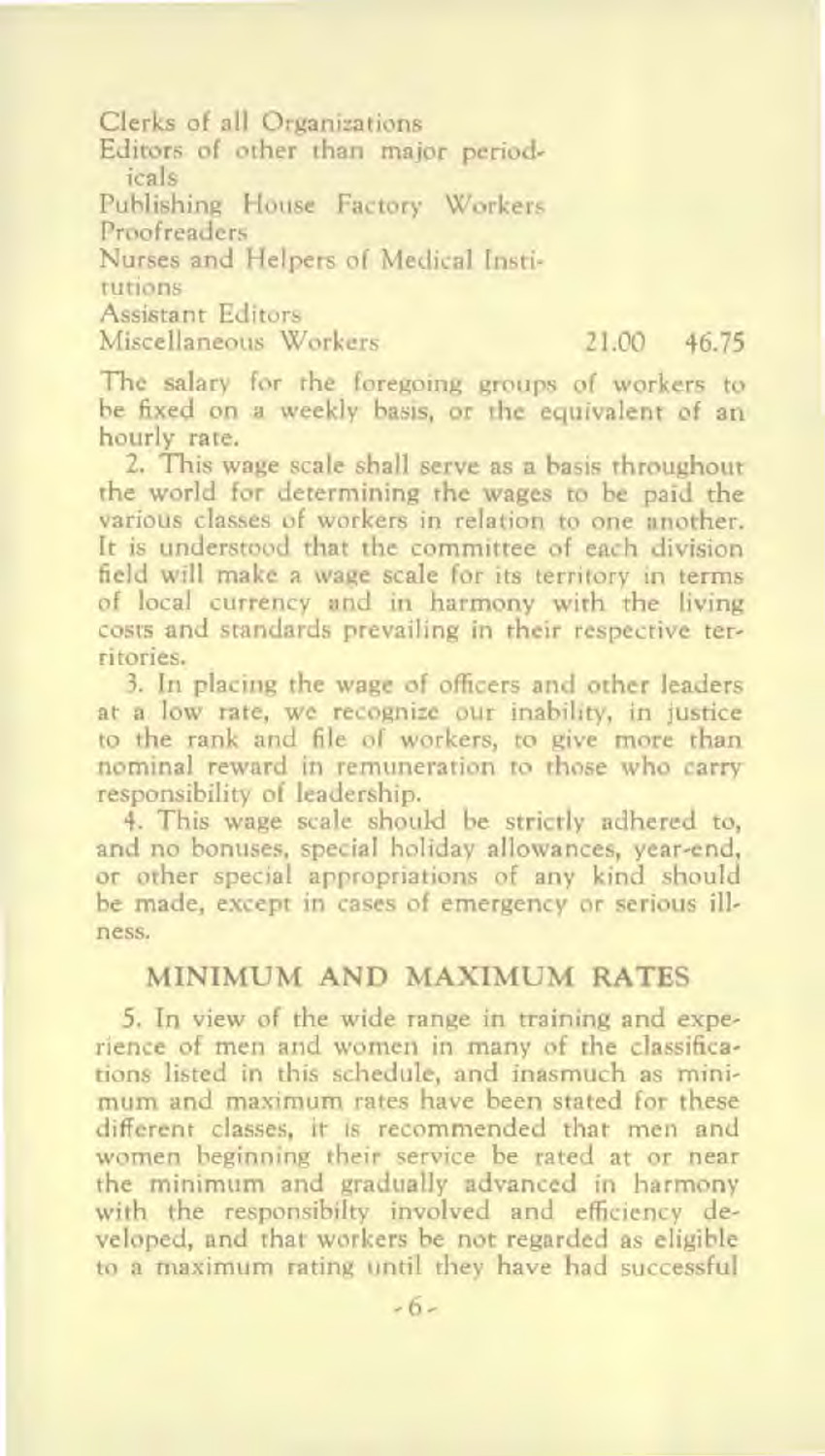experience in their specific work over a period of years.

6. The wages of young men starting in the work as secretaries of departments should be audited the same as young men starting in the ministry, and should be advanced according to development, about equally.

#### SUPPLEMENTARY RATE TO PHYSICIANS

7. In view of the heavy expense incurred in securing their education, and the necessity of keeping in close touch with the latest methods of clinical practice, the rate for sanitarium and hospital medical directors, and for men and women staff physicians, is supplemented, according to their experience and years of service, as follows:

a. The rate for medical directors is determined by their years of service and efficiency, the maximum rate being \$55.00 plus thirty per cent supplementary rate, making a maximum net total of \$71.50 per week.

b. Men physicians. The following is the graduated maximum wage scale for men physicians based on years of experience after completion of their internship:

| Per Week |
|----------|
|          |
| 51.00    |
| 55.75    |
| 60.00    |
| 68.00    |

c. Women physicians. The following is the graduated maximum wage scale for women physicians based on years of experience after completion of their internship:

| First year 545.25 |       |
|-------------------|-------|
|                   | 48.00 |
|                   | 51.25 |
| Fourth Year       | 54.75 |
| Fifth year        | 59.50 |

\* These rates are established by adding thirty per cent supplementary rate to the maximum base rate for staff physi-cians in medical institutions, which base is \$52.25 for men and \$40.25 for women.